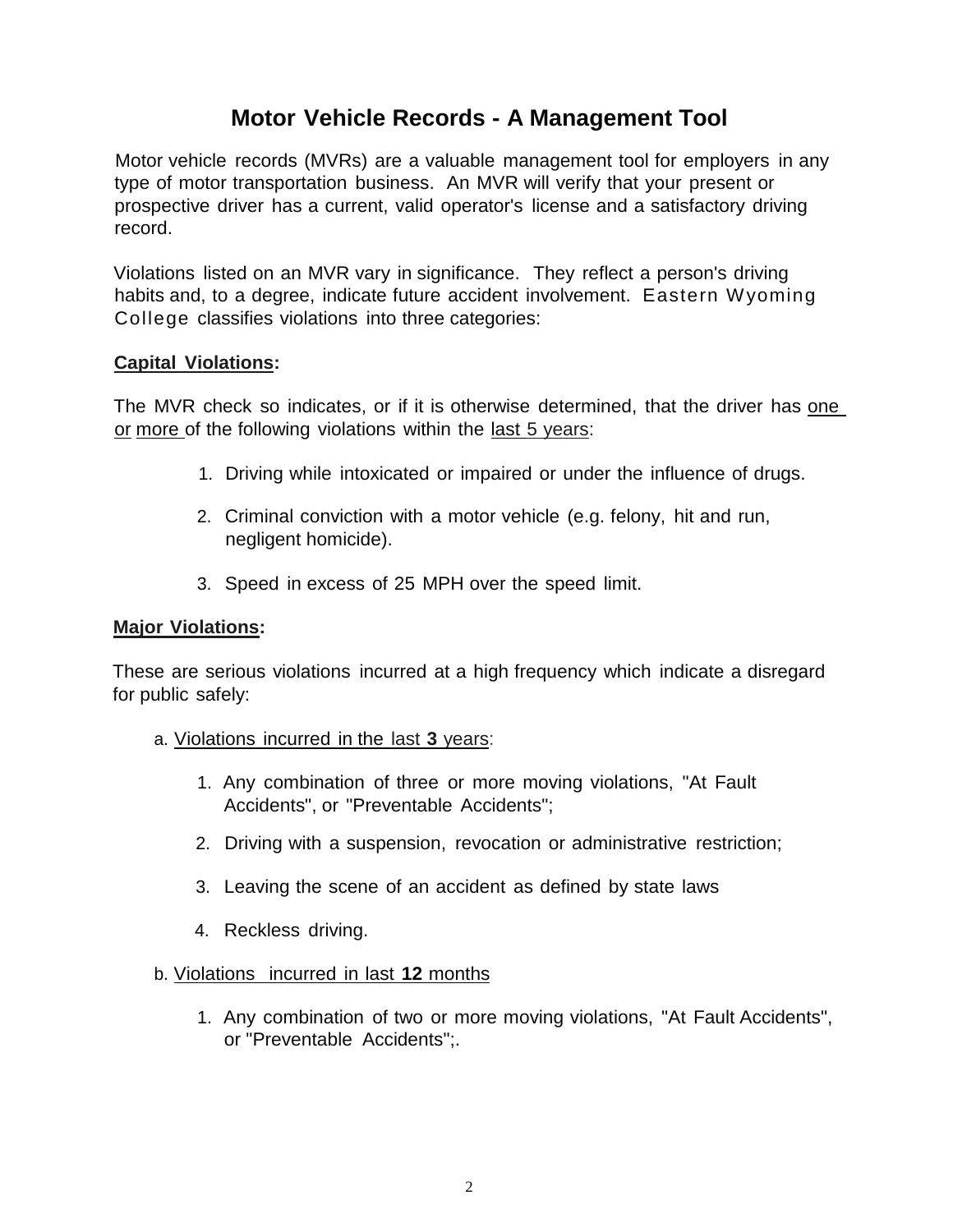# **Other Violations**:

These include all other moving violations. However, the College does not consider that moving violations include:

- a. All other moving violations other than Capital or Major Violations noted above.
- b. Any motor vehicle "equipment" law requirements, except brakes.
- c. Failure to display number plates, provided they exist.
- d. Failure to have an operator's or chauffeur's license available, provided it exists.
- e. Overweight and overload offenses.

EWC uses the following two step-by-step guides to evaluate MVRs for applicant/ final candidate drivers and current employee drivers:

## **I. Guide for Evaluating MVRs for Applicant/Candidate Drivers**

1. MVR indicates applicant has a current license for company vehicle(s) he or she will be driving:

Yes. Continue to step 2.

## No. *Do Not Consider for Driving Position.*

2. MVR indicates violations:

Yes. Continue to step 3.

- No. Continue to process applicant for employment.
- 3. MVR indicates one or more capital or major violations:

Yes. *Do Not Consider for Driving Position.*

No. Continue to step 4.

4. MVR indicates no capital or major violations. However, three or more other violations appear during the last three years:

# Yes. *Do Not Consider for Driving Position.*

No. Continue to process applicant for employment.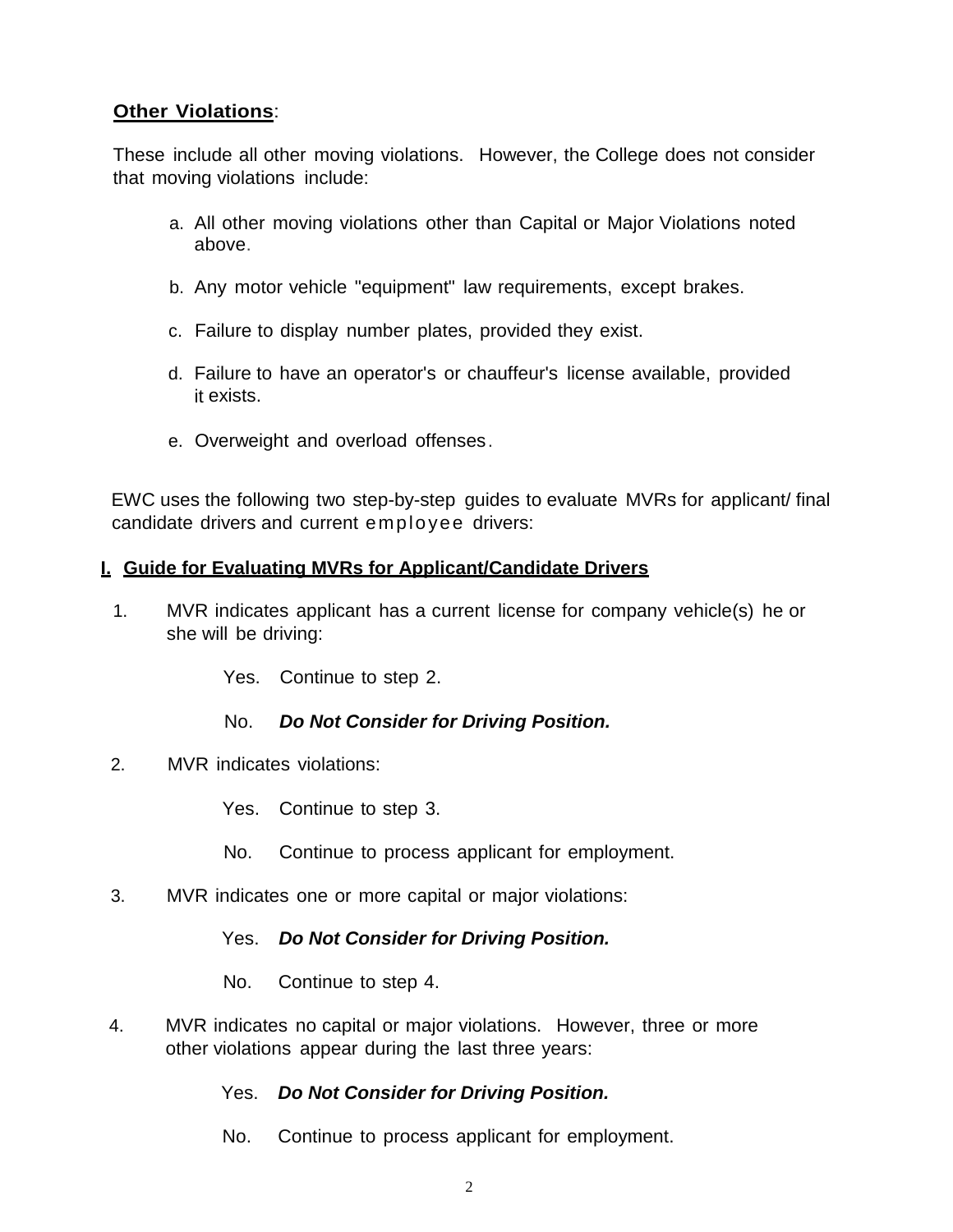## **II. Guide for Evaluating MVRs for Current Employee Drivers**

- 1. MVR indicates driver has a current license for the type of vehicle(s) the employee will drive and operate for the College:
	- Yes. Continue to step 2.
	- No. Immediately relieve employee of driving responsibilities. Consider further action such as disciplinary measures for failure to notify company of license revocation or suspension, placing employee in a non-driving position, and/or processing license for renewal.
- 2. MVR indicates violations:
	- Yes. Continue to step 3.
	- No. Pend driver file to order MVR in one year.
- 3. MVR indicates one or more capital or major violations:
	- Yes. Consider strong disciplinary measures, such as relieving employee of driving responsibilities, placing employee on probation, suspending employee without pay for a period of time, or terminating employee.

If you allow employee to continue driving, pend file to order MVR in six months.

- No. Continue to step 4.
- 4. MVR indicates no capital or major violations. However, three or more other violations appear during the last three years:
	- Yes. Improve or increase driver training. Also consider disciplinary measures, such as suspending employee without pay for a period of time, placing employee on probation, or relieving employee of driving responsibilities.

If you allow employee to continue driving, pend driver file to order MVR in six months.

No. Pend driver file to order MVR in one year. Consider improving or reinforcing safe driving through driver skill development and training.